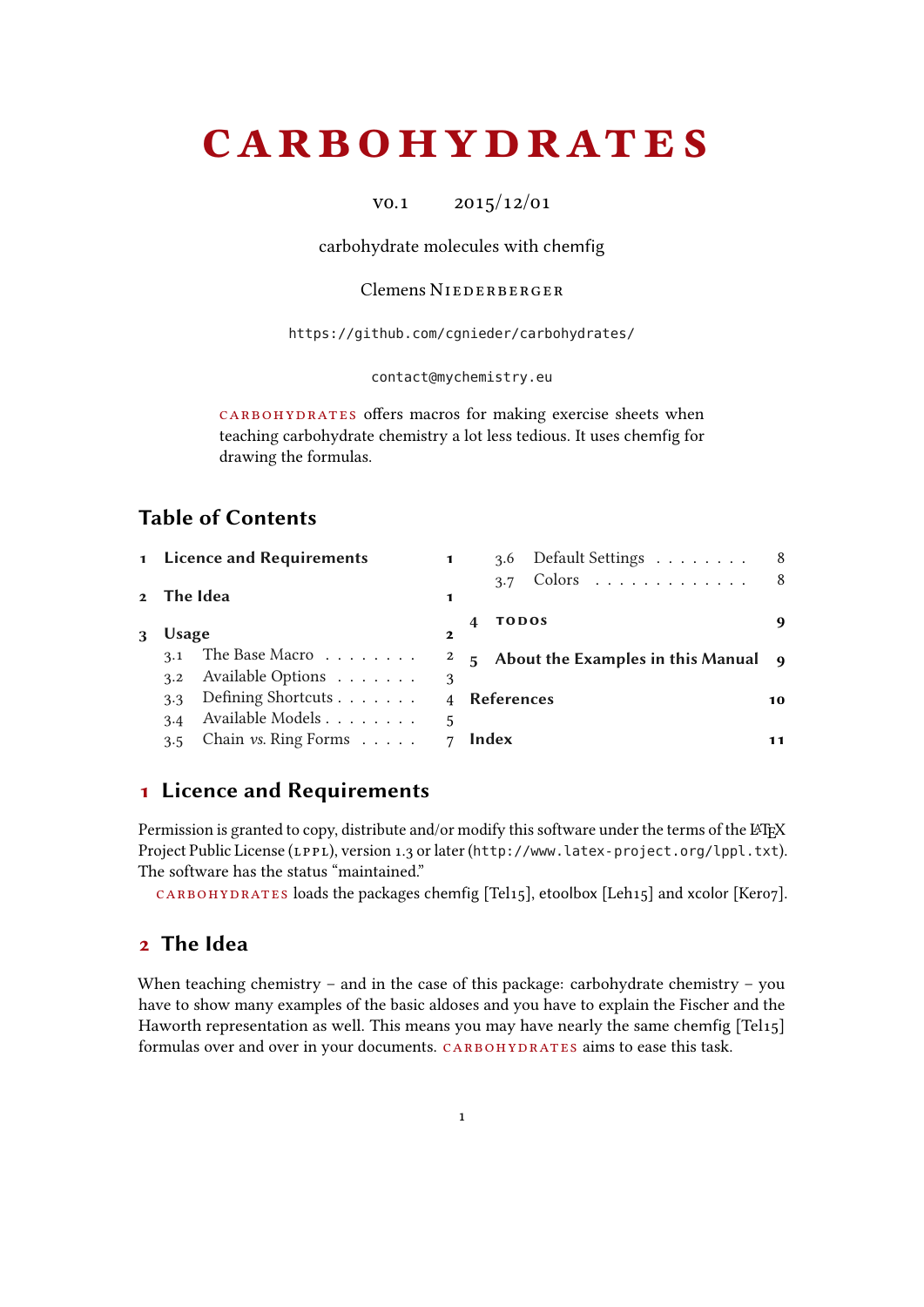<span id="page-1-3"></span>The following example will give a short impression of what the package does:



# <span id="page-1-0"></span>3 Usage

### <span id="page-1-1"></span>3.1 The Base Macro

 $\langle$ carbohydrate[ $\langle$ options $\rangle$ ]{ $\langle$ spec $\rangle$ }

A generic macro for typesetting carbohydrates.

We will talk about the options in a bit. First lets see what  $\langle spec \rangle$  means. This argument is a series of the tokens r, l and 0 denoting an hydroxy group placed to the right or the left in the Fischer projection of the carbohydrate. A 0 means that the hydroxy group is to be left out. The series of tokens is meant to describe the hydroxy groups at the chiral centers. The aldehyde grou[p](#page-1-2)<sup>1</sup> and the hydroxy group at the end of the chain will be set automatically. Unless specified otherwise the command expects a hexose which means a series of four tokens.

1 \chemname{\carbohydrate{llrr}}{\iupac{\D-Mannose}}

```
2 \chemname{\carbohydrate[model={fischer=skeleton}]{llrr}}{\iupac{\D-Mannose}}
```
3 \setatomsep{2.5em}\chemnameinit{}

```
4 \chemname{\carbohydrate[model=chair]{llrr}}{\iupac{\D-Mannose}}
```
<span id="page-1-2"></span><sup>1.</sup> Also the keto group once ketoses will be implemented.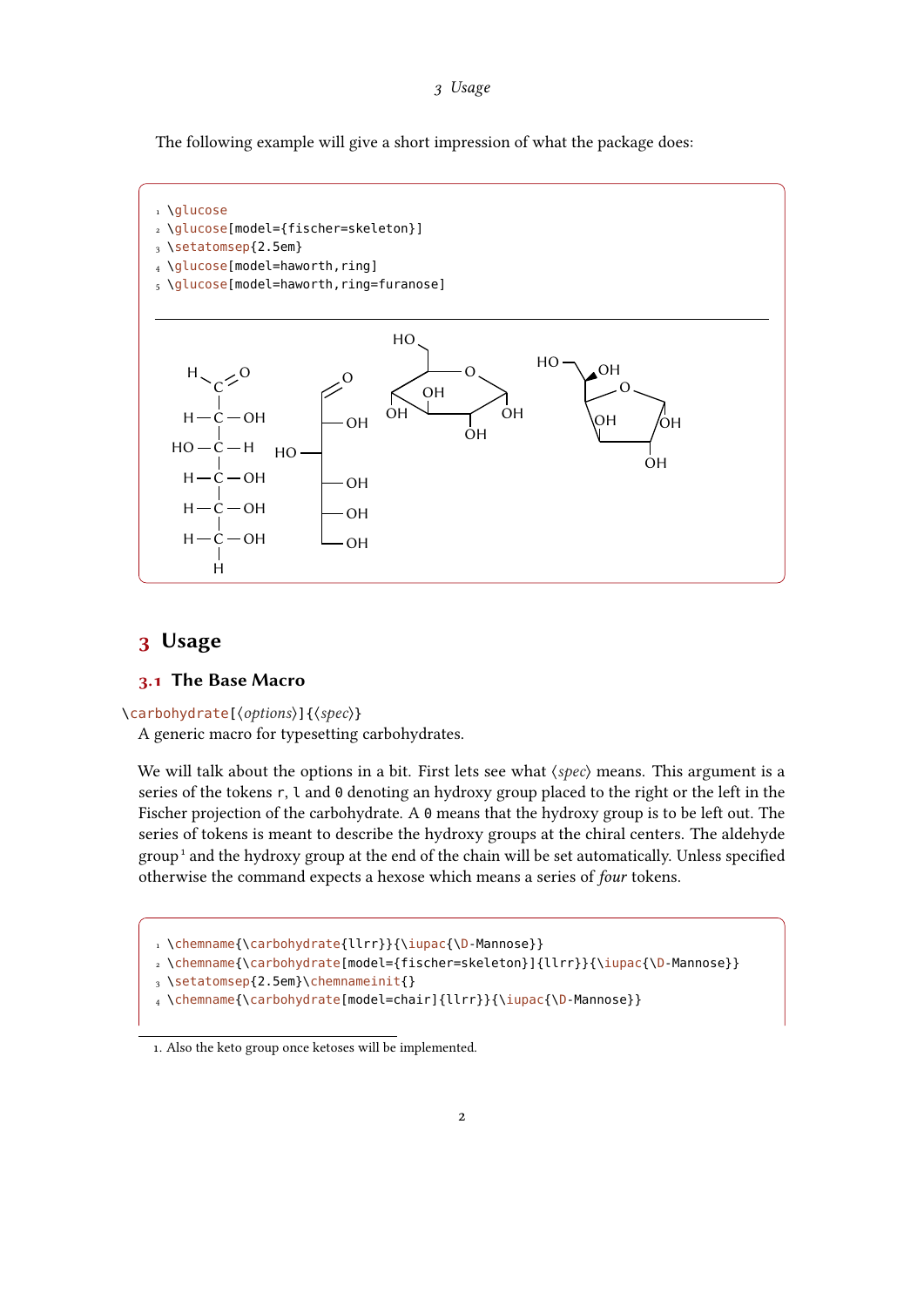<span id="page-2-1"></span>

Adding the option pentose means that now only three tokens need to be specified.



### <span id="page-2-0"></span>3.2 Available Options

As you have already seen in the pevious examples \carbohydrate has an optional argument that takes different options. Here is a complete list: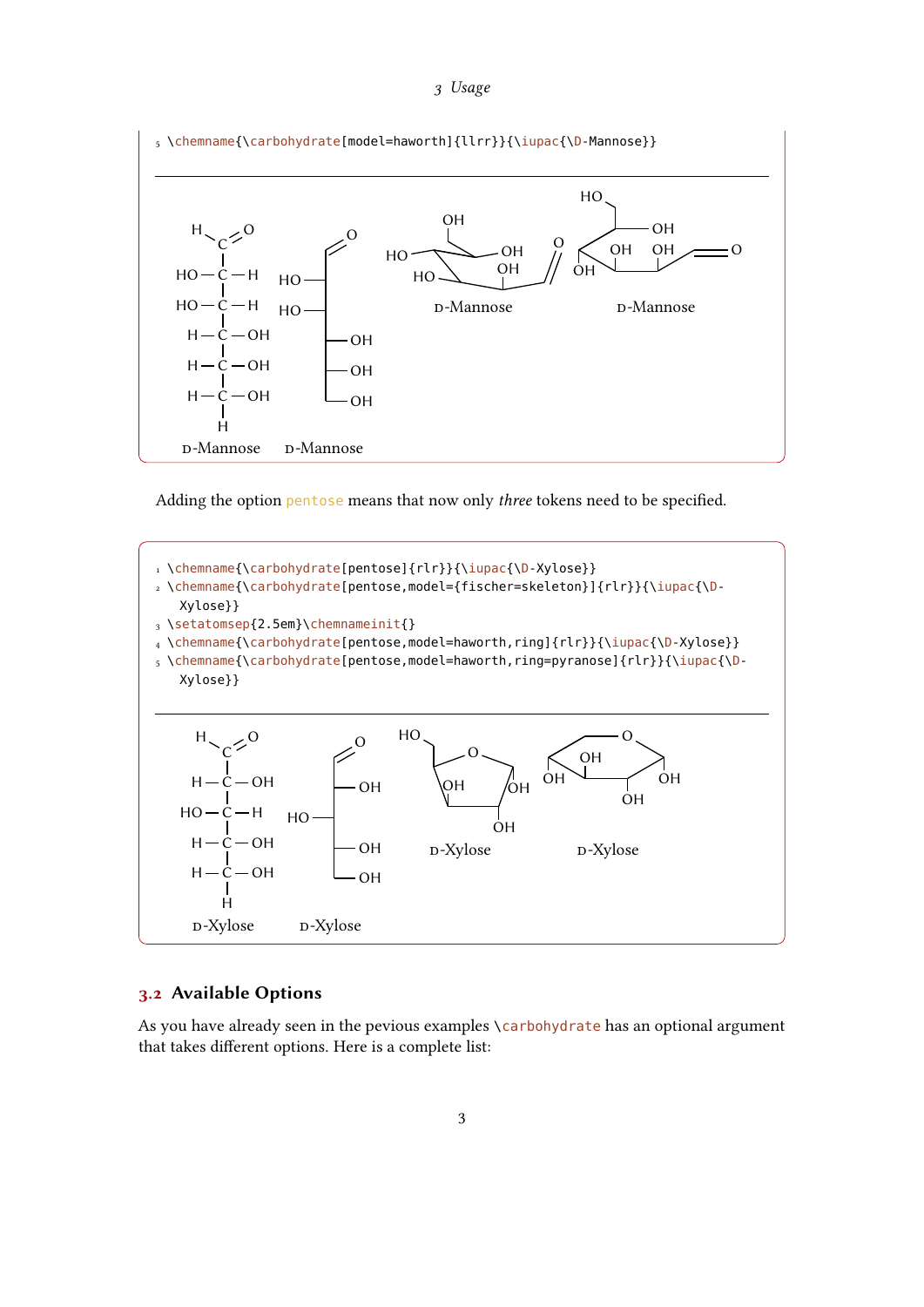<span id="page-3-1"></span>model = fischer|haworth|chair Default: fischer The model to be used to draw the molecule. The choice fischer is itself an option with two choices: fischer = {skeleton} and fischer = {full}. Leaving the choice out will use full as default choice.

#### chain

Draw the open chain isomer.

#### ring = true|pyranose|furanose

Draw a ring isomer. If you don't specify what ring type should be drawn (*i.e.*, if you choose true) the default depends on the length of the carbohydrate. For example for hexoses the default ring type is pyranose.

anomer = alpha|beta|undetermined default: alpha Default: alpha

The ring anomer.

#### length = 6|5|4|3 Default: 6

The length of the carbohydrate. Length =  ${6}$  draws a hexose, length =  ${3}$  draws a triose.

#### hexose

An alias for length =  ${6}$ .

#### pentose

An alias for  $length = \{5\}$ .

### tetrose

An alias for length =  ${4}$ .

#### triose

An alias for  $length = \{3\}.$ 

#### 3d = true|false Default: false

Draw some of the bonds of the rings in the haworth and chair models in a way that indicates the three dimensional structure of the molecules.

#### $color{right}$  = { $\langle name \rangle$ } { $\langle color \rangle$ }

This option takes two arguments:  $\langle name \rangle$  specifies which part of the molecule is to be colored,  $\langle color \rangle$  specifies the color to be used, also see table [1 on the following page](#page-4-1) and section [3.7.](#page-7-1)

### <span id="page-3-0"></span>3.3 Defining Shortcuts

CARBOHYDRATES allows to define shortcuts for aldoses:

 $\{\newcommand{\ss}{\ssim}{\text{newaldose}}\{\langle cs\rangle\}$  [ $\{\text{options}\}$ ] { $\{\text{spec}\}$ ]

This defines the macro  $\langle cs \rangle$  with preset options  $\langle options \rangle$ .  $\langle spec \rangle$  has the same meaning as for \carbohydrate.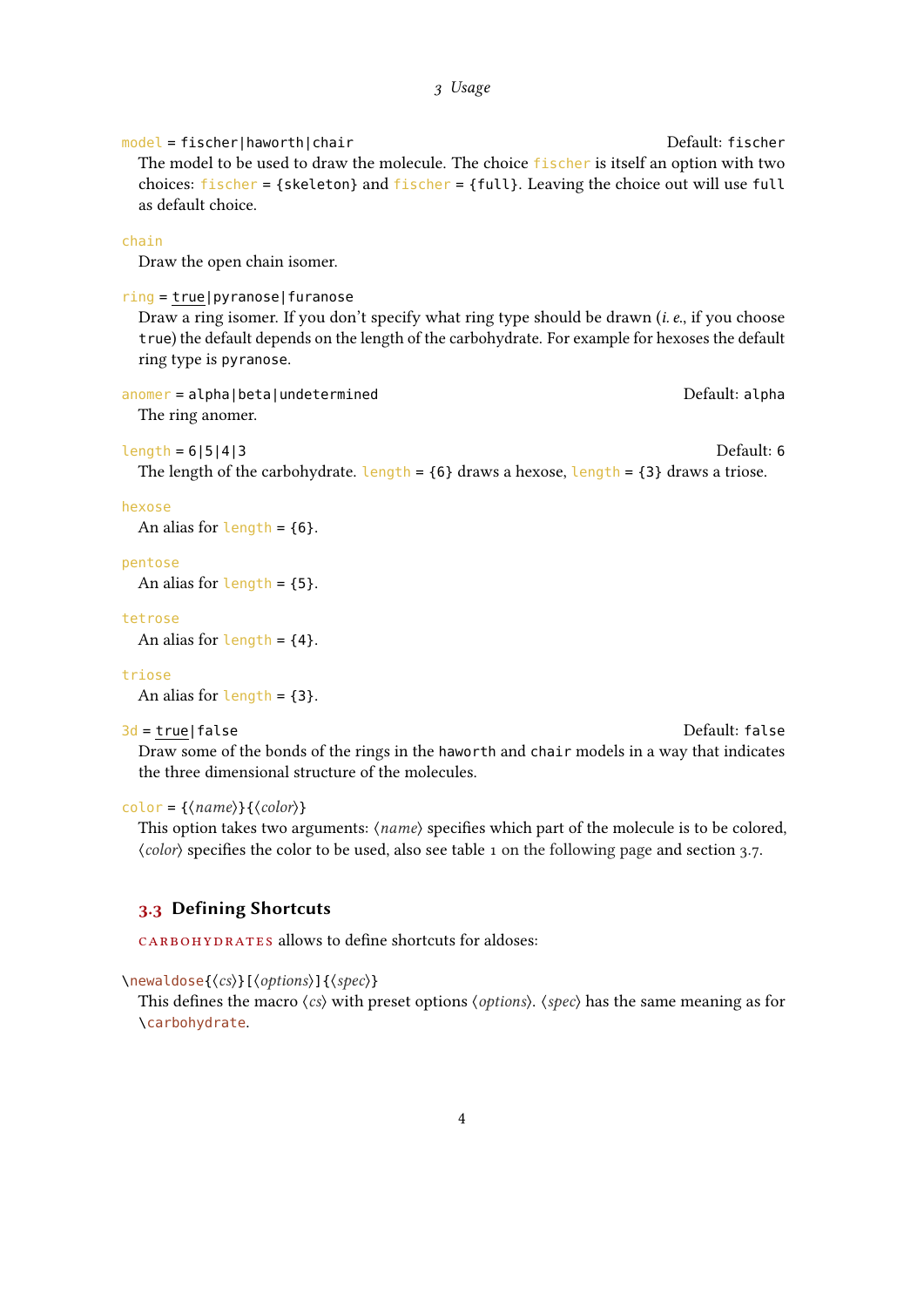<span id="page-4-2"></span>

| <b>Name</b>    | <b>Function</b>                                      |
|----------------|------------------------------------------------------|
| C1             | carbon 1                                             |
| C <sub>2</sub> | carbon 2                                             |
| $0 - C2$       | oxygen of the hydroxy group at carbon 2              |
| $H-C2$         | hydrogen of the hydroxy group at carbon 2            |
| C <sub>3</sub> | carbon 3                                             |
| $0 - C3$       | oxygen of the hydroxy group at carbon 3              |
| $H - C3$       | hydrogen of the hydroxy group at carbon 3            |
| C <sub>4</sub> | carbon 4                                             |
| $0 - C4$       | oxygen of the hydroxy group at carbon 4              |
| $H - C4$       | hydrogen of the hydroxy group at carbon 4            |
| C <sub>5</sub> | carbon 5                                             |
| $0 - C5$       | oxygen of the hydroxy group at carbon 5              |
| $H - C5$       | hydrogen of the hydroxy group at carbon 5            |
| C <sub>6</sub> | carbon 6                                             |
| $0 - C6$       | oxygen of the hydroxy group at carbon 6              |
| H-C6           | hydrogen of the hydroxy group at carbon 6            |
| anomerO        | oxygen of the anomeric hydroxy group/aldehyde oxygen |
| anomerH        | hydrogen of the anomeric hydroxy group               |
| ring0          | oxygen in the ring                                   |

<span id="page-4-1"></span>TABLE 1: Available names for the color option.

 $\text{Tenewaldose}(\cos)$ [ $\text{options}$ ]{ $\text{spec}$ }

The same command but redefines an existing macro.

In fact, CARBOHYDRATES already defines macros for the common aldoses. They are listed in table [2](#page-5-0) on page [6.](#page-5-0) They don't have any predefined options (except for hexose, pentose etc.).

### <span id="page-4-0"></span>3.4 Available Models

CARBOHYDRATES implements different models for drawing carbohydrates:

- Fischer skeleton: the Fischer representation with only a skeleton formula.
- Fischer full: the Fischer representation including all C and H atoms.
- Haworth: the Haworth representation.
- Chair: the chair conformation.

While the Fischer model is implemented for all carbohydrates both Haworth and chair are not. The chair model is only implemented for aldohexoses, Haworth is implemented for aldotetroses, -pentoses and -hexoses.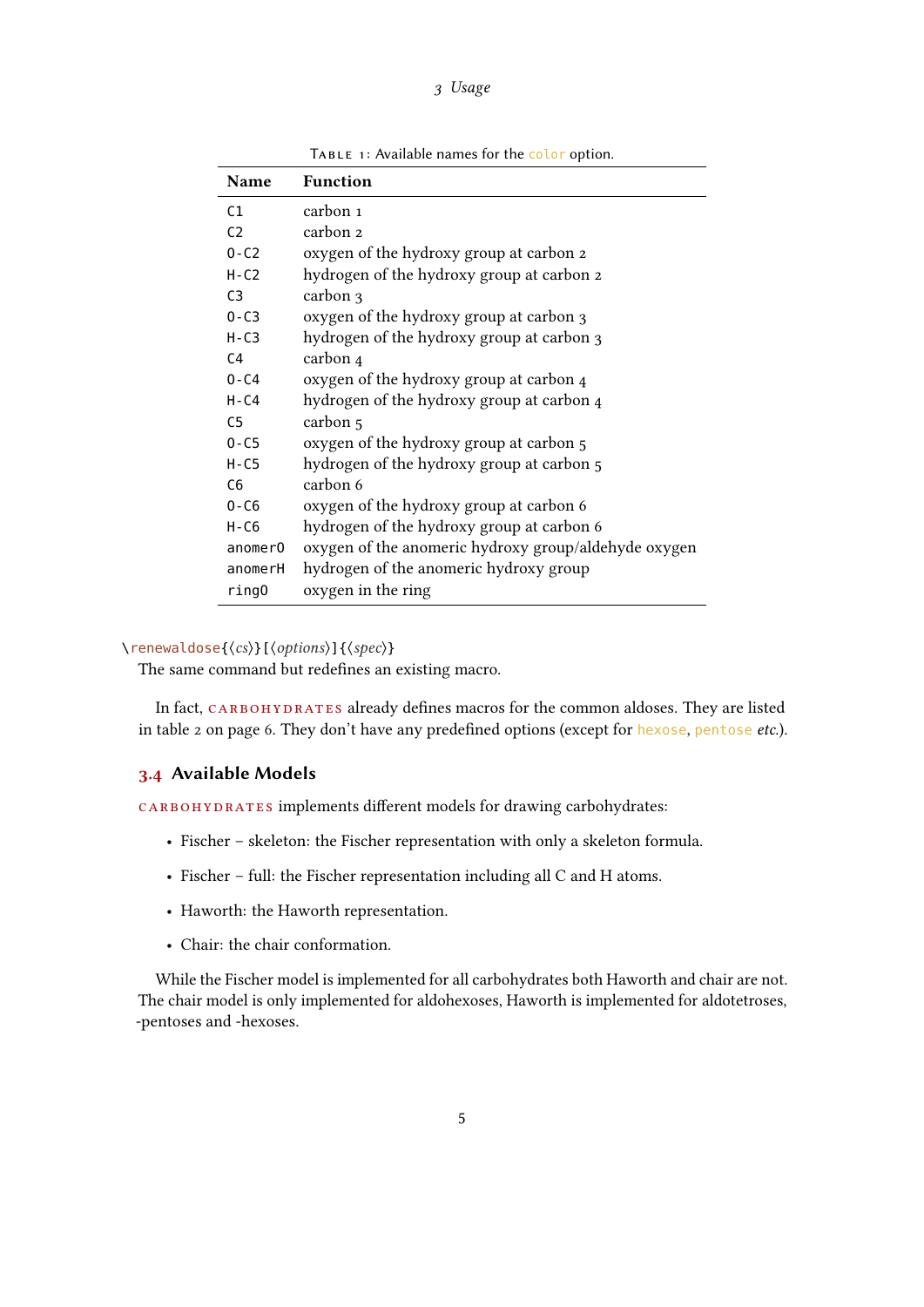<span id="page-5-1"></span><span id="page-5-0"></span>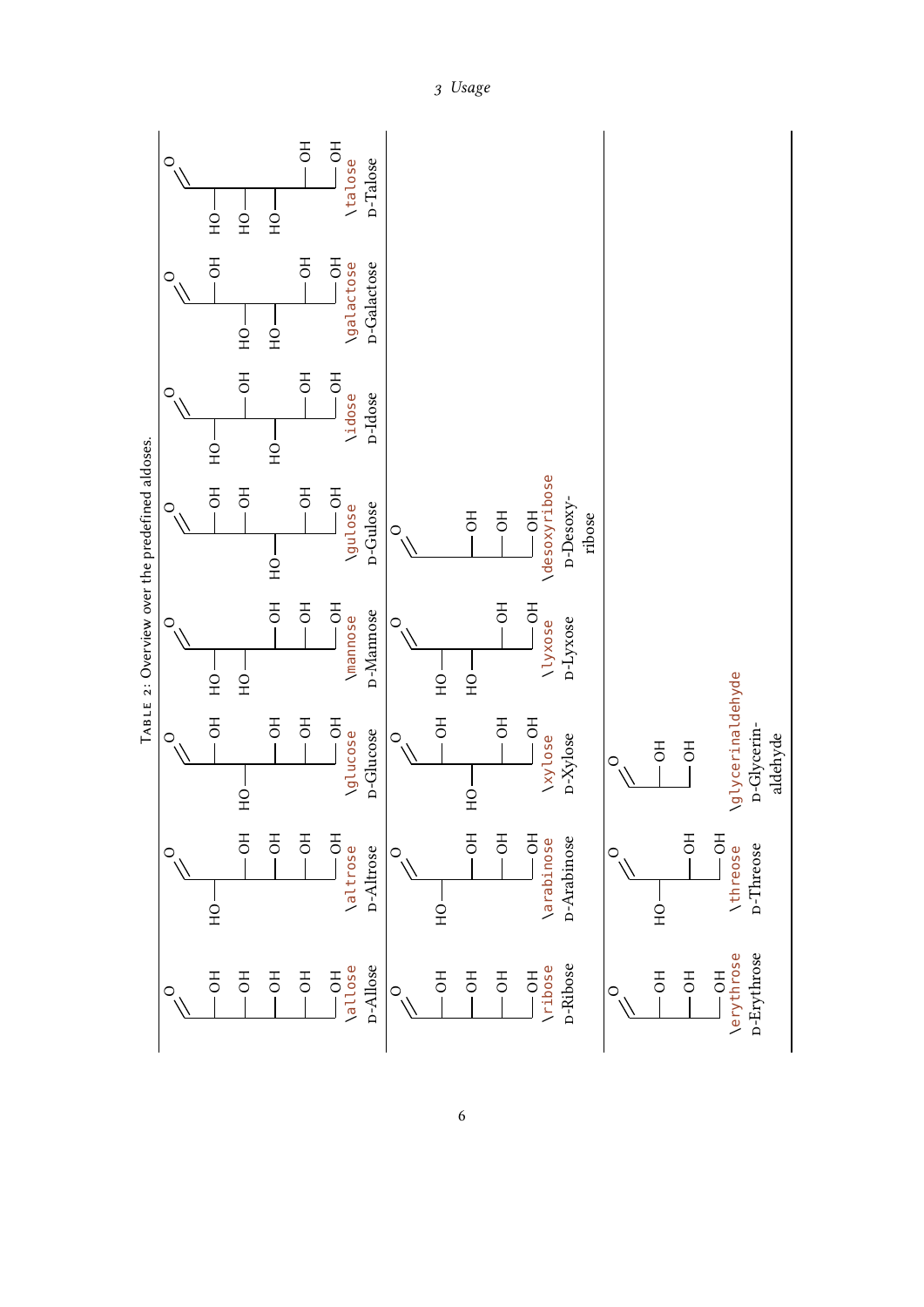



### <span id="page-6-0"></span>3.5 Chain vs. Ring Forms

While the chain forms are available in all models the ring forms obviously aren't. There are two ring forms for hexoses and pentoses: pyranoses and furanoses. For tetroses only the furanose rings are available as there don't exist pyranose ring forms (for obvious reasons). It is also clear that neither pyranose nor furanose forms of trioses exist.



Actually the above is not true: the chain forms are not available in all models for all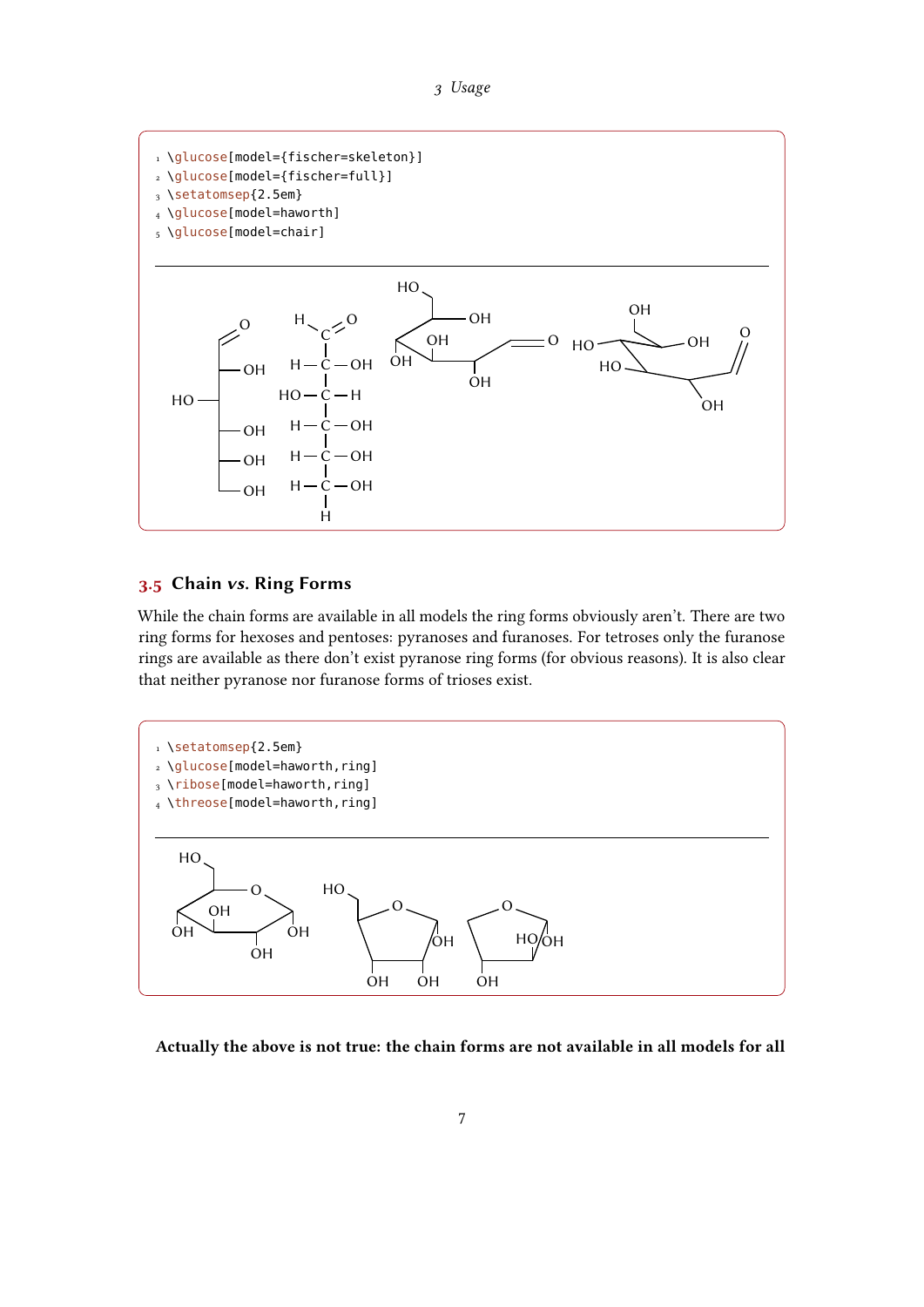<span id="page-7-2"></span>aldoses. As said in section [3.4](#page-4-0) the chair model is only implemented for aldohexoses. Also chains are not implemented for tetroses and trioses in the Haworth model.

### <span id="page-7-0"></span>3.6 Default Settings

\setcarbohydrate{\options\}

Set package options for all carbohydrates within the current scope.

\setcarbohydratedefaults{\csname}}{\options}}

Set options for a predefined carbohydrate within the current scope. The first argument  $\langle \text{csname} \rangle$ is the macro name of the shortcut (see section [3.3\)](#page-3-0).



# <span id="page-7-1"></span>3.7 Colors

For educating purposes it may be useful to be able to color certain atoms. The color option allows this.

```
1 \setcarbohydrates{model=chair}
```

```
2 \setatomsep{2.5em}
```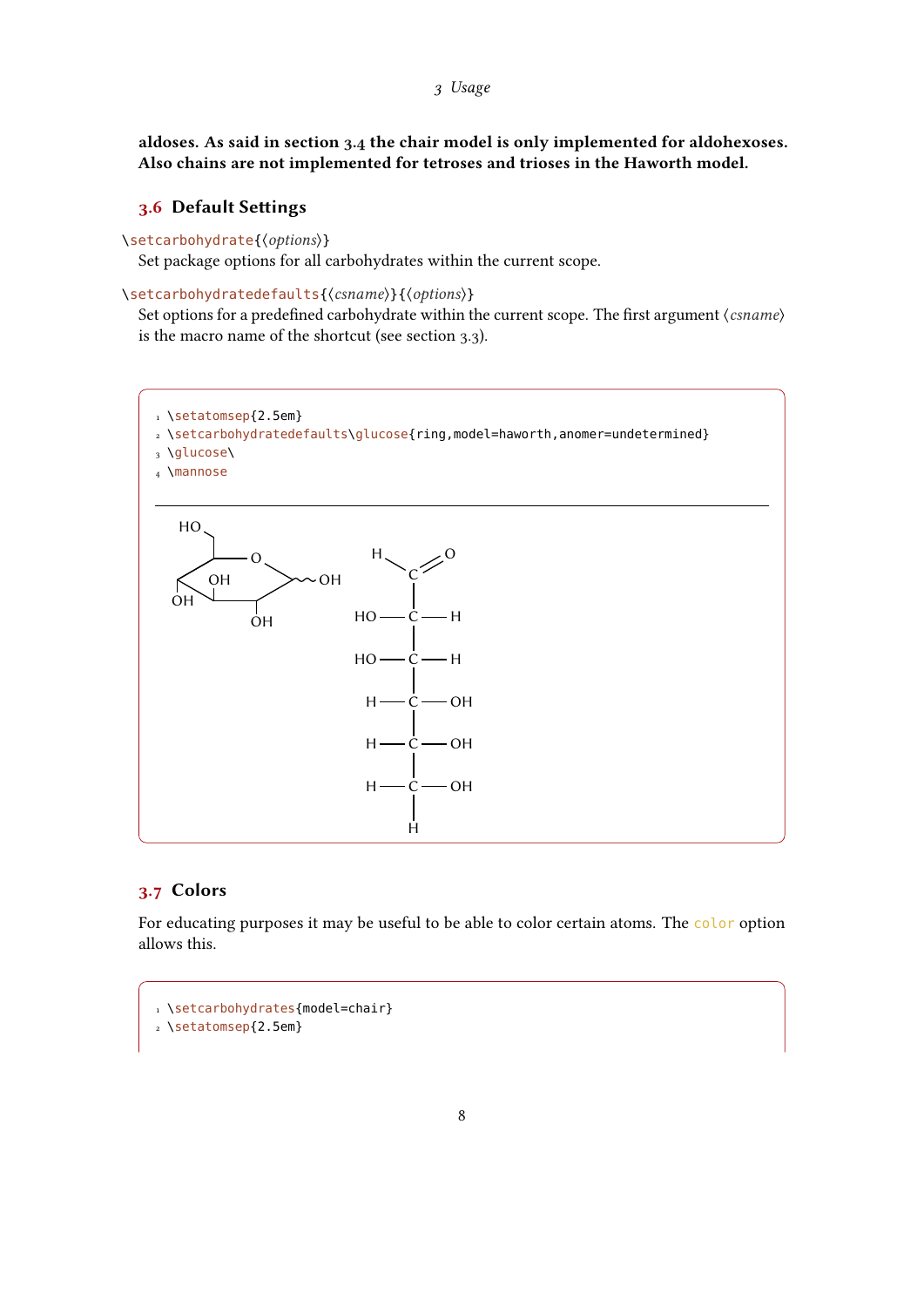#### 4 TODOS

<span id="page-8-2"></span>

## <span id="page-8-0"></span>4 todos

There are still quite a number of missing features that I'd like to implement some day such as

- ring forms for L-carbohydrates,
- support for both chair conformations and the boat conformation,
- support for ketoses,
- support for oxidized and reduzed forms, and
- disaccharides.

There is no time table, though – wether these features will be implemented any time soon or at all is undecided.

# <span id="page-8-1"></span>5 About the Examples in this Manual

All macros used in the examples either belong to CARBOHYDRATES and are described in this manual or they belong to either chemfig [Tel15], chemmacros [Nie15b], chemformula [Nie15a], or are standard LATEX macros. I encourage you to take a look at the packages for typesetting chemistry documents.

The chemfig settings have been adjusted for the examples in this manual. Specifically the preamble of this document makes these settings:

```
1 \newcommand*{\bondwidth}{0.06642 em}
```
- <sup>2</sup> \newcommand\*{\bondboldwidth}{0.22832 em}
- <sup>3</sup> \newcommand\*{\bondhashlength}{0.25737 em}

<sup>4</sup> \setdoublesep{0.35700 em}

<sup>5</sup> \setatomsep{1.78500 em}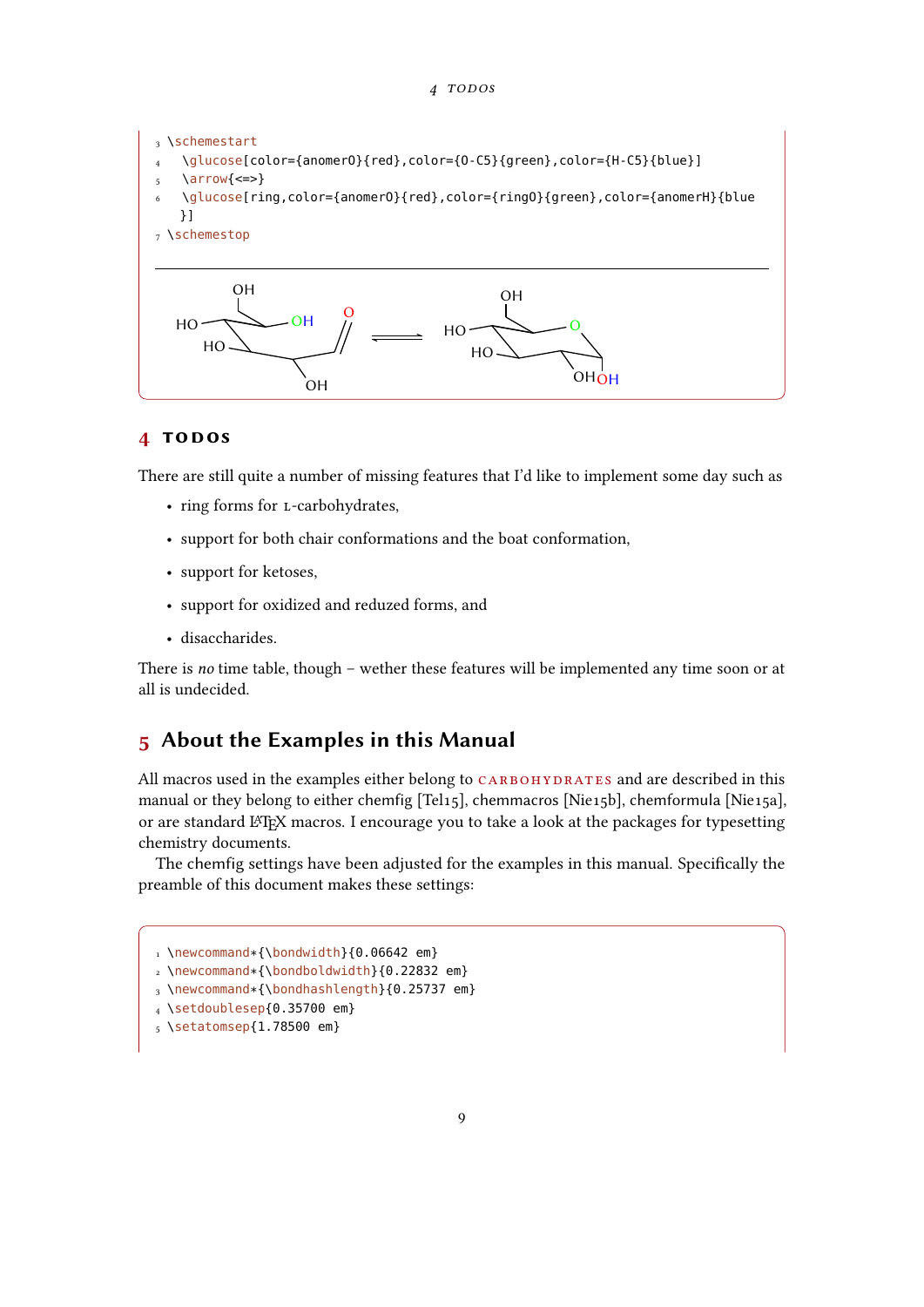### References

```
6 \setbondoffset{0.18265 em}
7 \setminussetbondstyle{line width = \bondwidth}
8 \setcrambond
9 {\dimexpr\bondwidth*2 + \bondboldwidth\relax}
10 {\bondwidth}
11 {\bondhashlength}
12 \renewcommand*\printatom[1]{{\small\ensuremath{\mathsf{#1}}}}
```
These settings are taken from [Wri]. Search the page for chemfig and you should be able to find them there.

# <span id="page-9-0"></span>References

| [Kero7]              | Uwe KERN. xcolor. version 2.11, Jan. 21, 2007.<br>URL: http://mirror.ctan.org/macros/latex/contrib/xcolor/.                                                |
|----------------------|------------------------------------------------------------------------------------------------------------------------------------------------------------|
| [Leh15]              | Philipp LEHMAN, current maintainer: Joseph WRIGHT.<br>etoolbox. version 2.2a, Aug. 2, 2015.<br>URL: http://mirror.ctan.org/macros/latex/contrib/etoolbox/. |
| [Nie <sub>15a]</sub> | Clemens NIEDERBERGER. chemformula. version 4.11, June 30, 2015.<br>unL: http://mirror.ctan.org/macros/latex/contrib/chemformula/.                          |
| [Nie15b]             | Clemens NIEDERBERGER. chemmacros. version 5.2, Oct. 14, 2015.<br>URL: http://mirror.ctan.org/macros/latex/contrib/chemmacros/.                             |
| $T$ el <sub>15</sub> | Christian TELLECHEA. chemfig. version 1.2c, Nov. 20, 2015.<br>URL: http://mirror.ctan.org/macros/generic/chemfig/.                                         |
| [Wri]                | Joseph WRIGHT. URL: http://www.texdev.net/ (visited on 04/25/2014).                                                                                        |